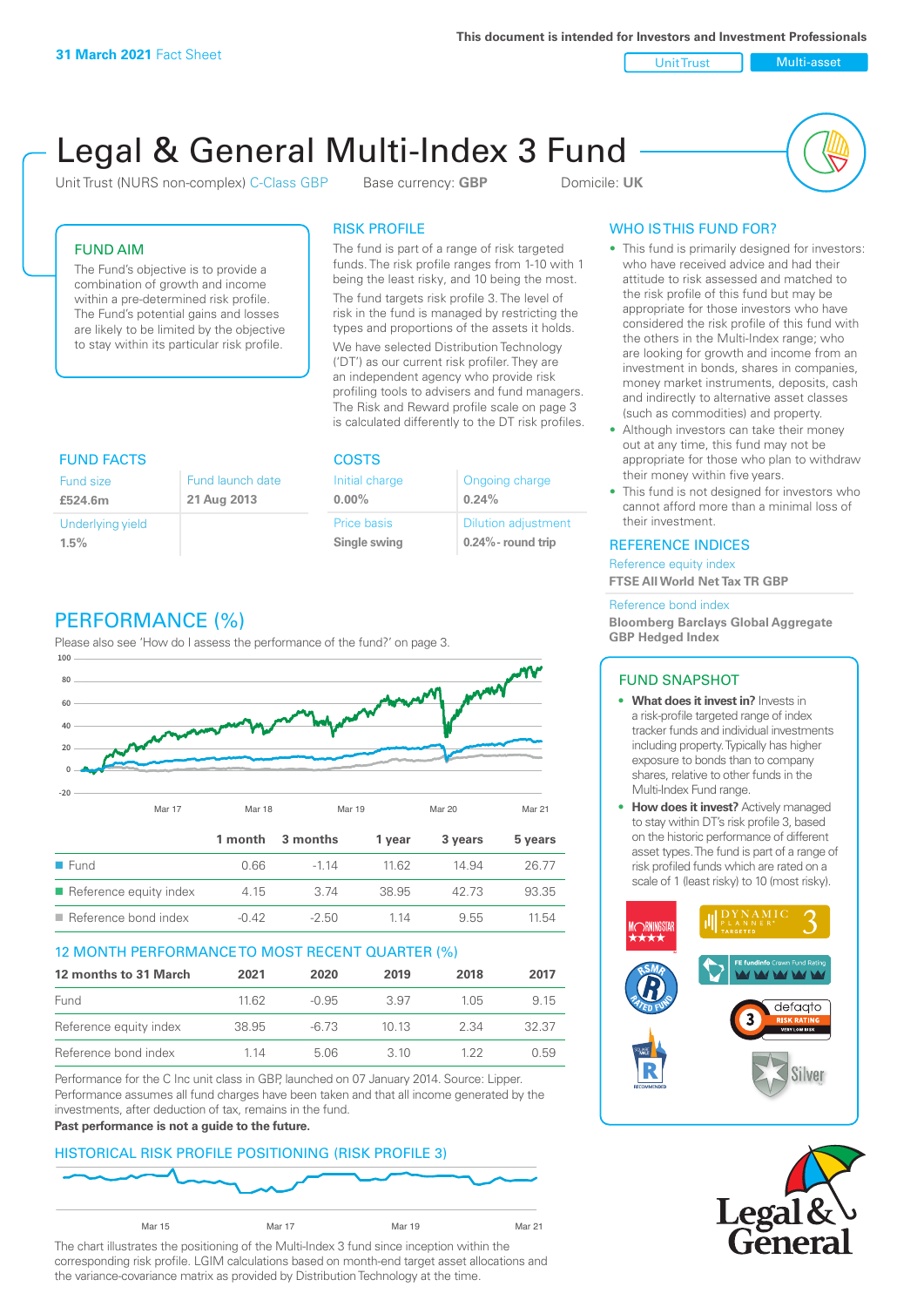# Legal & General Multi-Index 3 Fund

Unit Trust (NURS non-complex) C-Class GBP

# PORTFOLIO BREAKDOWN

All data source LGIM unless otherwise stated. Totals may not sum due to rounding.





#### FUND MANAGERS

The fund managers have responsibility for managing the multi-index fund range. They are part of the Multi-Asset Funds (MAF) team in LGIM. This team focuses on designing and managing multi-asset funds that are tailored to match the specific objectives of various client types. The team sits within a wider Asset Allocation team which combines both depth of experience with a broad range of expertise from different fields, including fund management, investment consulting and risk management roles.

# TOP 10 HOLDINGS (%)

| Cash                                                   | 16.5 |
|--------------------------------------------------------|------|
| L&G Sterling Corporate Bond Index Fund                 | 8.5  |
| L&G All Stocks Gilt Index Trust                        | 8.5  |
| <b>LGIM Global Corporate Bond Fund</b>                 | 7.0  |
| L&G UK Index Trust                                     | 5.0  |
| <b>L&amp;G US Index Trust</b>                          | 4.8  |
| L&G Global Infrastructure Index Fund                   | 3.5  |
| L&G Japan Index Trust                                  | 3.5  |
| L&G Emerging Markets Government Bond (US\$) Index Fund | 3.5  |
| L&G High Income Trust                                  | 3.0  |